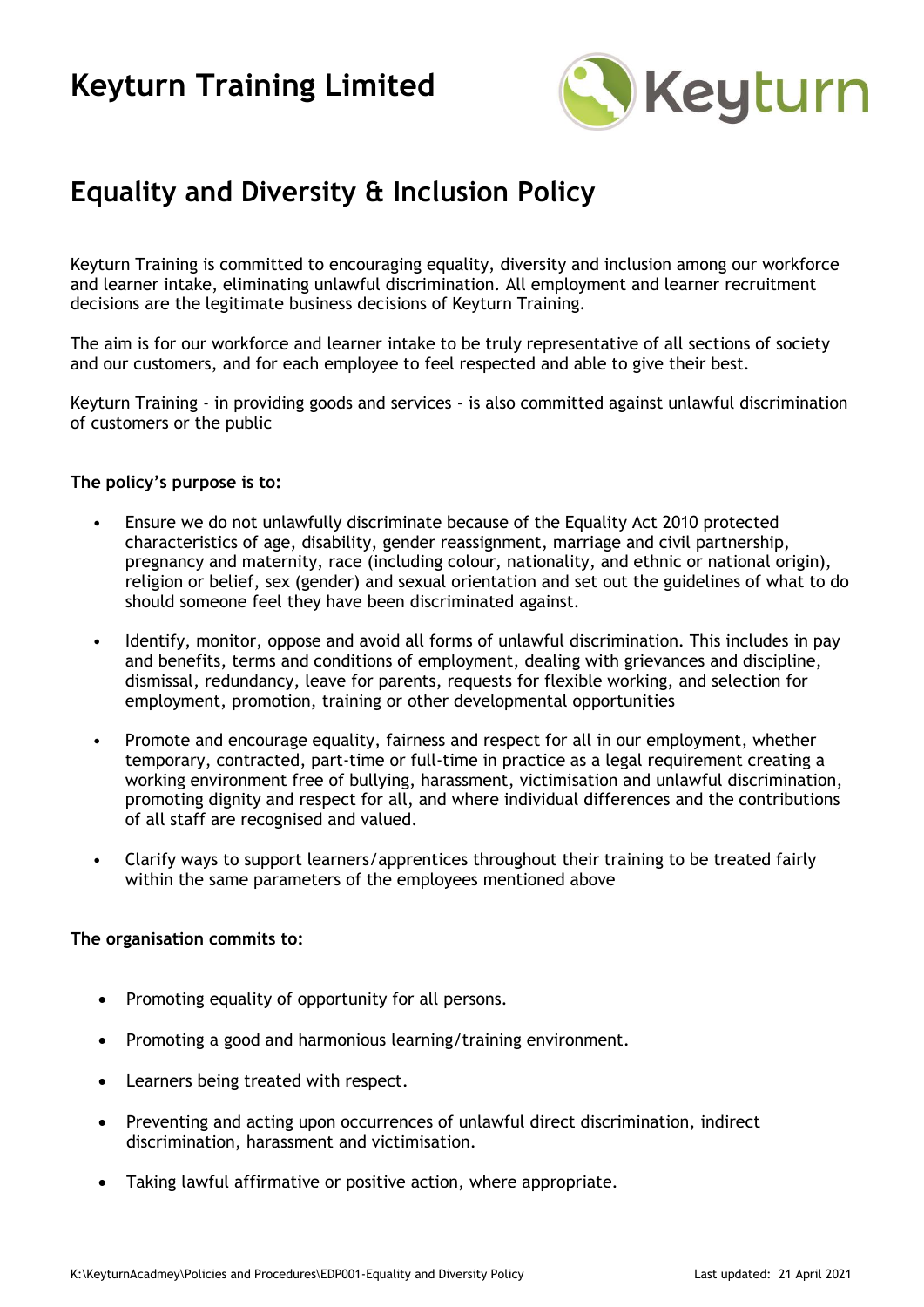

- Regarding all breaches of equal opportunities policy as misconduct, which could lead to disciplinary proceedings.
- Fulfilling all our legal obligations under the equality legislation and associated codes of practice.

#### **Responsibilities:**

- Managing Director to ensure their CPD is maintained up to date in line with changes to the legislation surrounding Equality Act 2010, Human Rights Act 1998 and Protection from Harassment Act 1997.
- Managing Director to ensure that training of the managers and all other employees about their rights and responsibilities under the equality policy. Responsibilities include staff conducting themselves to help the organisation provide equal opportunities in employment, and prevent bullying, harassment, victimisation and unlawful discrimination, this is discussed at induction, outlined in the staff/ employee handbook and updated yearly (or as changes occur) through annual training or bulletins. making opportunities for training, development and progress available to all staff, will help and encourage individuals to develop their full potential, so their talent
- All staff and learners should understand they, as well as their employer, can be held liable for acts of bullying, harassment, victimisation and unlawful discrimination, in the course of their employment, against fellow employees, customers, suppliers and the public.
- Keyturn Training take seriously complaints of bullying, harassment, victimisation and unlawful discrimination by fellow employees, customers, suppliers, learners, visitors, the public and any others in the course of the organisation's work activities. Such acts will be dealt with as misconduct under the organisation's grievance and/or disciplinary procedures, and any appropriate action will be taken. Particularly serious complaints could amount to gross misconduct and lead to dismissal without notice

Further, sexual harassment may amount to both an employment rights matter and a criminal matter, such as in sexual assault allegations. In addition, harassment under the Protection from Harassment Act 1997 – which is not limited to circumstances where harassment relates to a protected characteristic – is a criminal offence

- decisions concerning staff progression being based on merit (apart from in any necessary and limited exemptions and exceptions allowed under the Equality Act)
- review employment practices and procedures when necessary to ensure fairness, and also update them and the policy to take account of changes in the law, this will be reviewed on an annual basis at board meeting, or when a change of law is passed
- monitor the make-up of the workforce regarding information such as age, gender, ethnic background, sexual orientation, religion or belief, and disability in encouraging equality and diversity, and in meeting the aims and commitments set out in the equality policy. This is monitored and reviewed on an annual basis by both the company directors and the qualification provider, ILM. This is linked to the company KPI's, Ofsted self-assessment report and ILM's diversity policy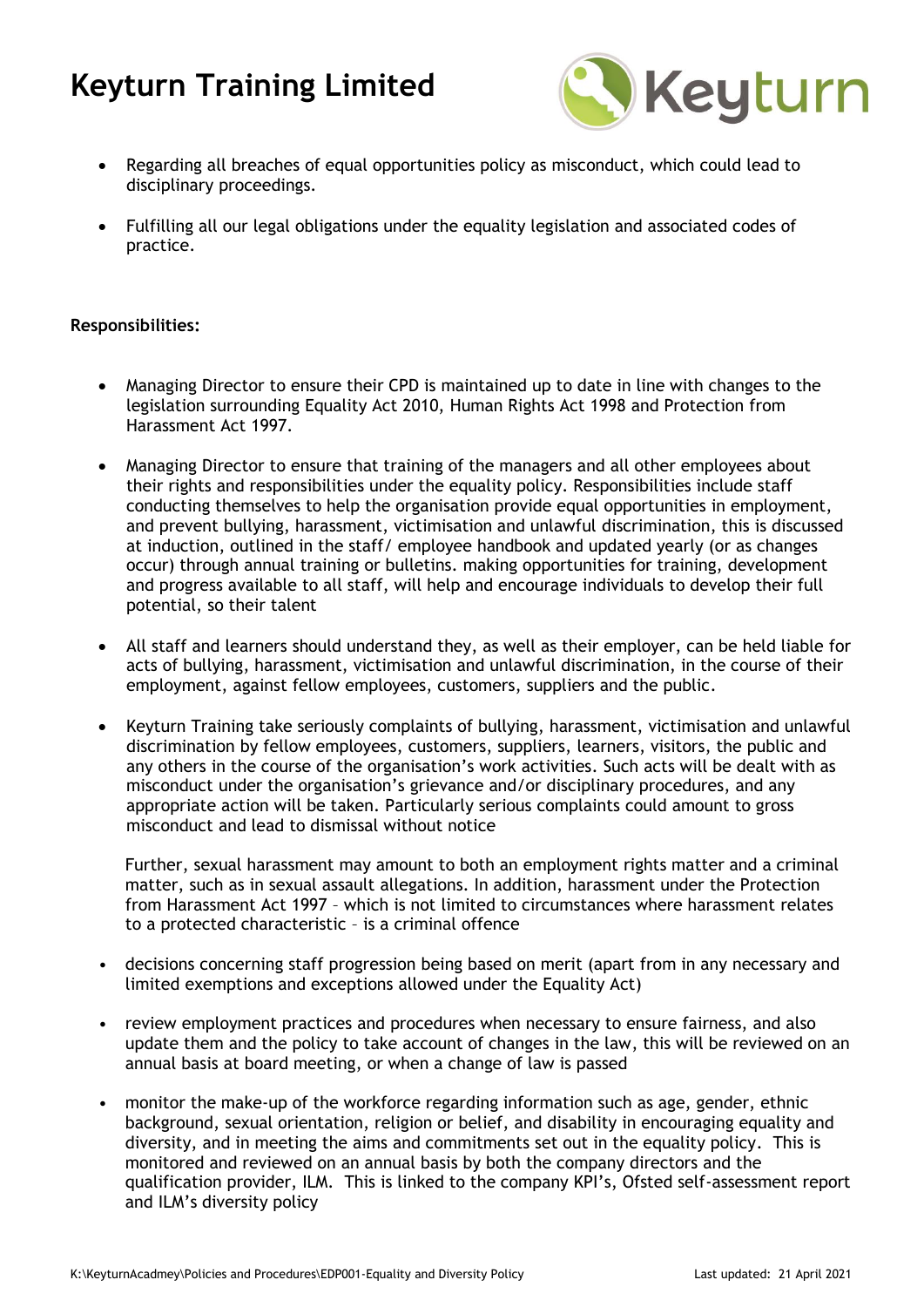

Monitoring will also include assessing how the equality policy, and any sporting action plan, are working in practice, reviewing them annually, and considering and taking action to address any issues. This is monitored and assessed by the directors at board meetings

• Creating a safe learning environment for learners/apprentices by giving them the opportunities available without discrimination. Adapting the learning to best fit the needs of the learner and reviewing the delivery and administration to assist in the learner journey.

Reviewing and adapting will also include keeping in regular contact with customer to review the development to make sure all needs are being met. Support for the assessor and training team will be given by the company directors and any additional need for training will be met.

The equality policy is fully supported by senior management and has been agreed with the board of directors Cheryl Shepherd, Managing Director and Brian Trott, Learning and Development Director

Details of the organisation's grievance and disciplinary policies and procedures can be found in the employee handbook. This includes with whom an employee should raise a grievance – usually their line manager.

Use of the organisation's grievance and/or disciplinary procedures does not affect an employee's right to make a claim to an employment tribunal within three months of the alleged discrimination.

For learners and employers, the complaints and appeals policy can be found in the candidate handbook and on the website at [www.keyturn.co.uk/policies/](http://www.keyturn.co.uk/policies/)

#### **Promoting the Policy:**

This policy is promoted through the following:

- Website: the policy is available to view on the Keyturn website  $-www.keyturn.co.uk/policies/$  $-www.keyturn.co.uk/policies/$
- Apprentice/Learner Handbook: the link to this policy is referenced in the handbook that is given to each apprentice/learner at the beginning of their training session
- Apprentice/Learner Induction: all learners who attend an apprenticeship or ILM programme are given details of this policy to familiarise themselves with equality and diversity both within their workplace and throughout their learning with Keyturn. As part of the apprenticeship induction apprentices are given some online training on the Equality Act to help develop understanding
- Apprentice Reviews: Each month the apprentice has a review meeting with their assessor, as part of this review the apprentice has an opportunity to feedback to the assessor any issues they may be having with regards to Equality and Diversity in the workplace and within their apprenticeship training programme.
- Staff Induction: This policy forms part of the induction process for any new staff or training team.
- Employee Handbook: the employee handbook is given to new employees to read through prior to starting their role. They are then asked to sign to confirm they have read and understood the policy
- Trainer Handbook: the trainer handbook is given to new trainers to read through prior to starting their role. They are then asked to sign to confirm they have read and understood the policy
- Staff Training for new staff or trainers, in addition to the induction process, Keyturn also offer training using our Videotile training programme - [https://keyturn.co.uk/business-skills](https://keyturn.co.uk/business-skills-online-training/)[online-training/](https://keyturn.co.uk/business-skills-online-training/)